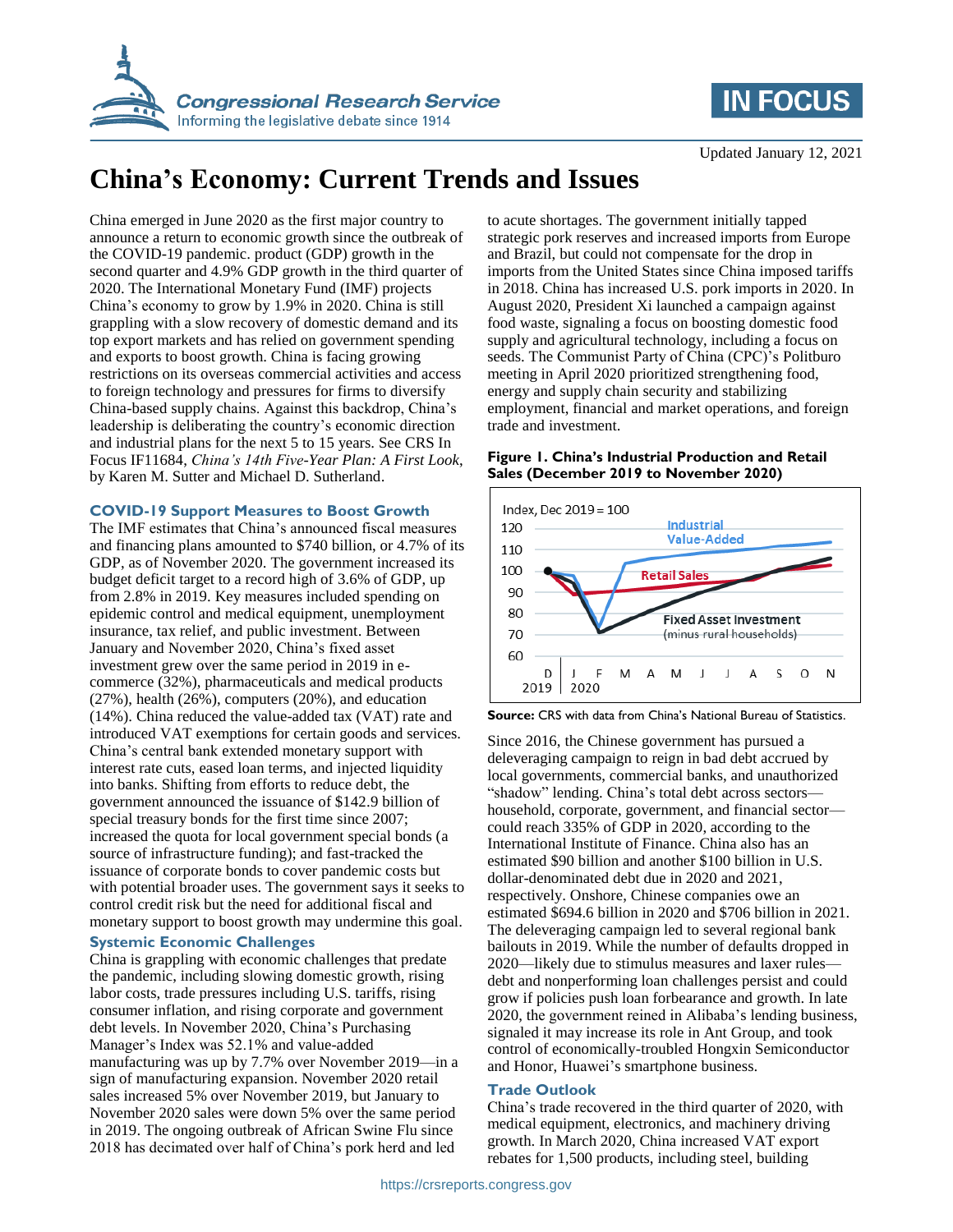materials, chemicals, and agriculture. In August 2020, China increased its Export-Import Bank's loan exposure cap by \$85.1 billion. China supplies over 50% of global steel and expanded crude steel production by 4.5% between January and September 2020 over the same period in 2019. Production in 2019 was at a high of almost 1 billion tons. In contrast, crude steel production over the same period is down by 17.9% in the EU; 18.2% in North America; 16.5% in India; 19.1% in Japan; and 7.5% in South Korea. China has been taking steps to stem appreciation of its currency, likely in part to keep exports competitive. China's central bank chairman said that China aims to keep domestic prices and foreign exchange values stable, a goal that could require further market intervention. In December 2020, the Treasury Department kept China on its watch list for currency practices. The January 2020 U.S.-China trade deal has a currency provision—similar to Chapter 33 of the U.S.-Mexico-Canada Agreement—requiring marketdetermined exchange rates, transparency, and reporting.

Rising costs, U.S. tariffs and technology restrictions, and business uncertainty have driven firms over the past five years to migrate elements of China-based supply chains to other countries, such as Vietnam and Mexico. The COVID-19 pandemic exposed the risks of concentrating certain production in China, likely accelerating this trend. Some governments—such as those of Australia, India, Japan, the UK, and the United States—are calling for secure supply chains and technology alliances among like-minded countries in high-value areas. China is attracting foreign investment in sectors, such as electric vehicles, where it requires a local presence to sell in China, creating some potential counter pressures to offshoring in certain sectors.

China appears to be limiting new market openings in line with its 14<sup>th</sup> Five-Year Plan priorities (e.g., scientific research; financial, health, and education; and *Made in China 2025* sectors). China arguably is playing geopolitical hardball with trade and has likely violated global rules in imposing ad hoc import restrictions to politically pressure Australia and Canada. In response, Canada abandoned free trade talks with China and Australia filed a World Trade Organization dispute settlement case. In late 2020, China reached a preliminary investment agreement with the European Union and was among 15 Asian countries to sign the Regional Comprehensive Economic Partnership.

#### **Figure 2. Phase One Trade (January-November 2020)**



**Source:** CRS with U.S. export data from the U.S. Census Bureau. **Note:** This data does not include China's \$67.8 billion commitment in services imports for 2020.

#### **January 2020 Phase One Trade Deal**

The U.S.-China trade deal included a commitment for China to buy \$468 billion over 2 years of U.S. agriculture, energy, goods, and services. To date, China has purchased 55% of its 2020 commitment and some purchases fall below 2017 levels (e.g., coal). China's efforts to diversify sources of agricultural imports—resulting in record imports from countries, such as Argentina and Brazil—may hinder its ability to meet its commitments. When global oil prices collapsed in March 2020, China imported 53.18 million tons of crude oil from non-U.S. sources to replenish its strategic reserves.

#### **Economic Policy Direction**

The CPC's 19<sup>th</sup> Central Committee—a body of 204 senior Party leaders—held its 5<sup>th</sup> Plenum in October 2020 to deliberate on China's 14<sup>th</sup> Five-Year Plan (2021-2025) and economic goals out to 2035. China's Central Economic Work Conference reviewed plans in December 2020 ahead of the annual session of the National People's Congress in March 2021. Of potential interest to Congress, Chinese leaders are signaling policies to counter what they describe as new global constraints on China. Early details suggest that China is seeking to leverage the global economy to advance its goals in some ways that could challenge or reshape global rules and counter U.S. interests and policies.

President Xi is reviving a "dual circulation" policy that his predecessor used in the 2009 financial crisis. The term refers to leveraging the dual forces of domestic and global demand, or in other words, developing domestic capacity while pursuing openings in global markets. In 2009, the government used this approach to subsidize increased production in 13 industries while global industry contracted. This generated excess capacity that China then exported. President Xi is advancing a strong state role in the economy and advocating for Chinese leadership in global standards-setting. A digital campaign calls for \$1.4 trillion over five years in 5G, smart cities, and other technology infrastructure, and a push to adopt this approach globally. In September 2020, the CPC Central Committee called for strengthening Party control of the private sector to "build a backbone of private economic actors that are reliable and useful at critical moments." Chinese leaders are playing up self-reliance and indigenous innovation—long-standing themes in China's policies—while seeking to sustain access to foreign markets and technology. An emphasis on basic research calls for foreign collaboration. A new policy for semiconductors calls for overseas research and production centers. The government is advancing a cryptocurrency to influence global finance and ecommerce and diversify from U.S. dollar financing. China issued an export control law and rules to review foreign investment on national security grounds, potentially to counter U.S. policy actions.

**Karen M. Sutter**, Specialist in Asian Trade and Finance **Michael D. Sutherland**, Analyst in International Trade and Finance